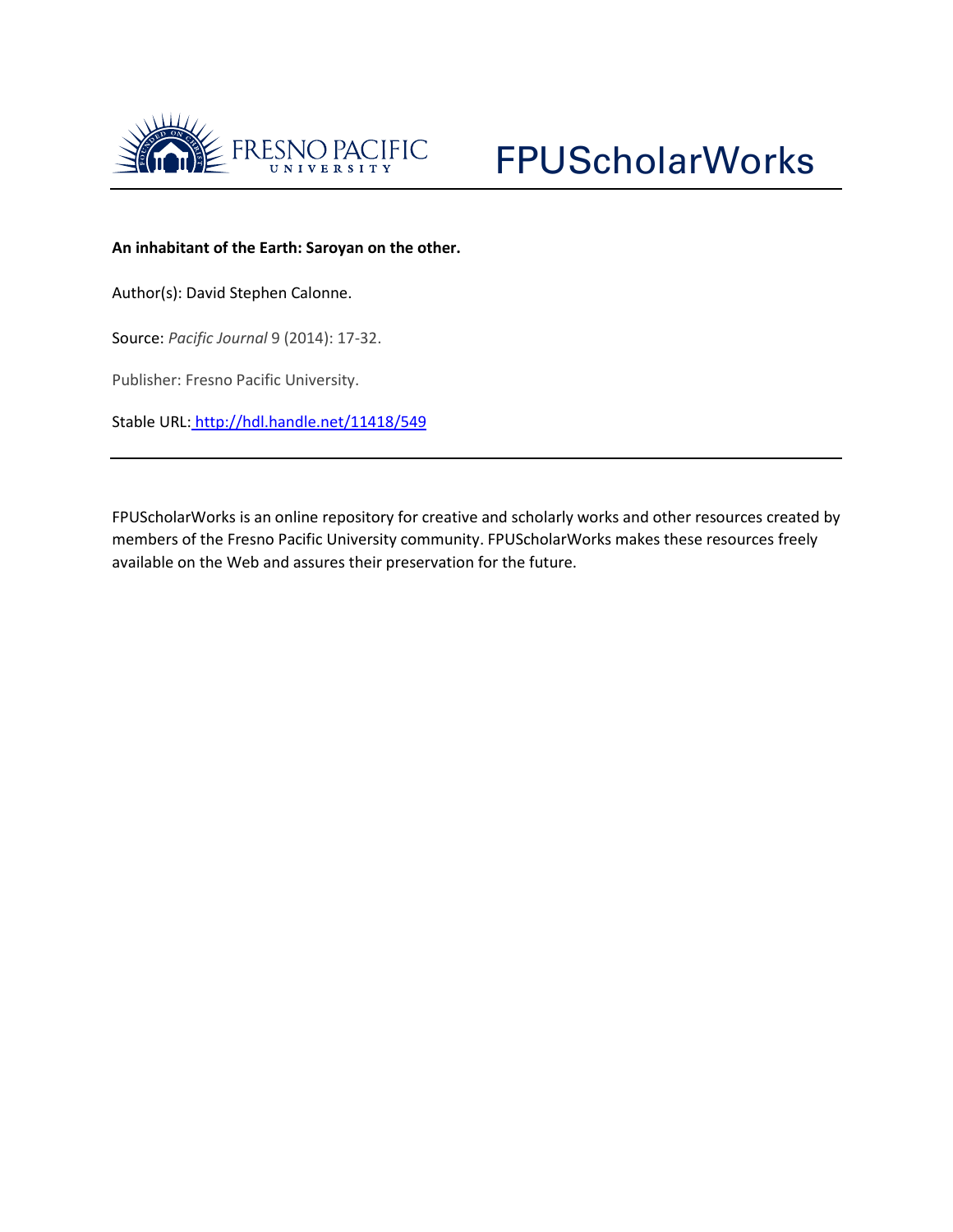## An Inhabitant of the Earth: Saroyan on the Other **DAVID STEPHEN CALONNE**

My grandparents, Vagharshak and Flora Galoostian, were born in Julfa, Persia. They traveled to Calcutta, India, where they lived for several years and came to live in America in Sanger, California. My parents, Pierre and Mariam, and my brother Ariel and I would often make the approximately four-hour trek from Los Angeles to visit them, driving up through Bakersfield, to the great San Joaquin Valley, through Kingsburg, Tulare, Visalia, and Yettem. The names of these towns entered into our mythology, signifying the faraway, exotic, and rural, back-in-time cosmos so radically different from our smogged, freeway-clogged, billboard and utility-lined Los Angeles. We would arrive at dusk among the stretching tender tendrils of the green grape vineyards with the lovely mountains in the distance below the blue sky: the world of ancient Armenia.

 I had heard that Saroyan had visited my grandfather and written an inscription in one of his books—I believe it was the Faber & Faber edition of *The Insurance Salesman and Other Stories*... : "To Vagharshak Galoostian, Armenian Poet and Scholar, Man of the Pepper Tree and River Stones." Saroyan had been impressed by the great stones my grandfather had brought from the nearby Kings River. Saroyan enjoyed talking to my grandfather Vagharshak (who wrote poetry in both English and Armenian) in his magnificent library filled with many of the English classics (Shelley, Byron, Keats, Shakespeare, Milton) that he had acquired teaching in the Armenian College in Calcutta. It was 1969, and I was sixteen and just discovering literature and classical music and Vagharshak would recite to me from Milton's *Paradise Lost*—"Of Man's first disobedience, and the fruit/of that forbidden tree... Sing Heavenly Muse" and Armenian poetry: Omar Khayyam in the original Persian (as well as Edward Fitzgerald's version) Saadi, and Hafez. My grandfather was multicultural.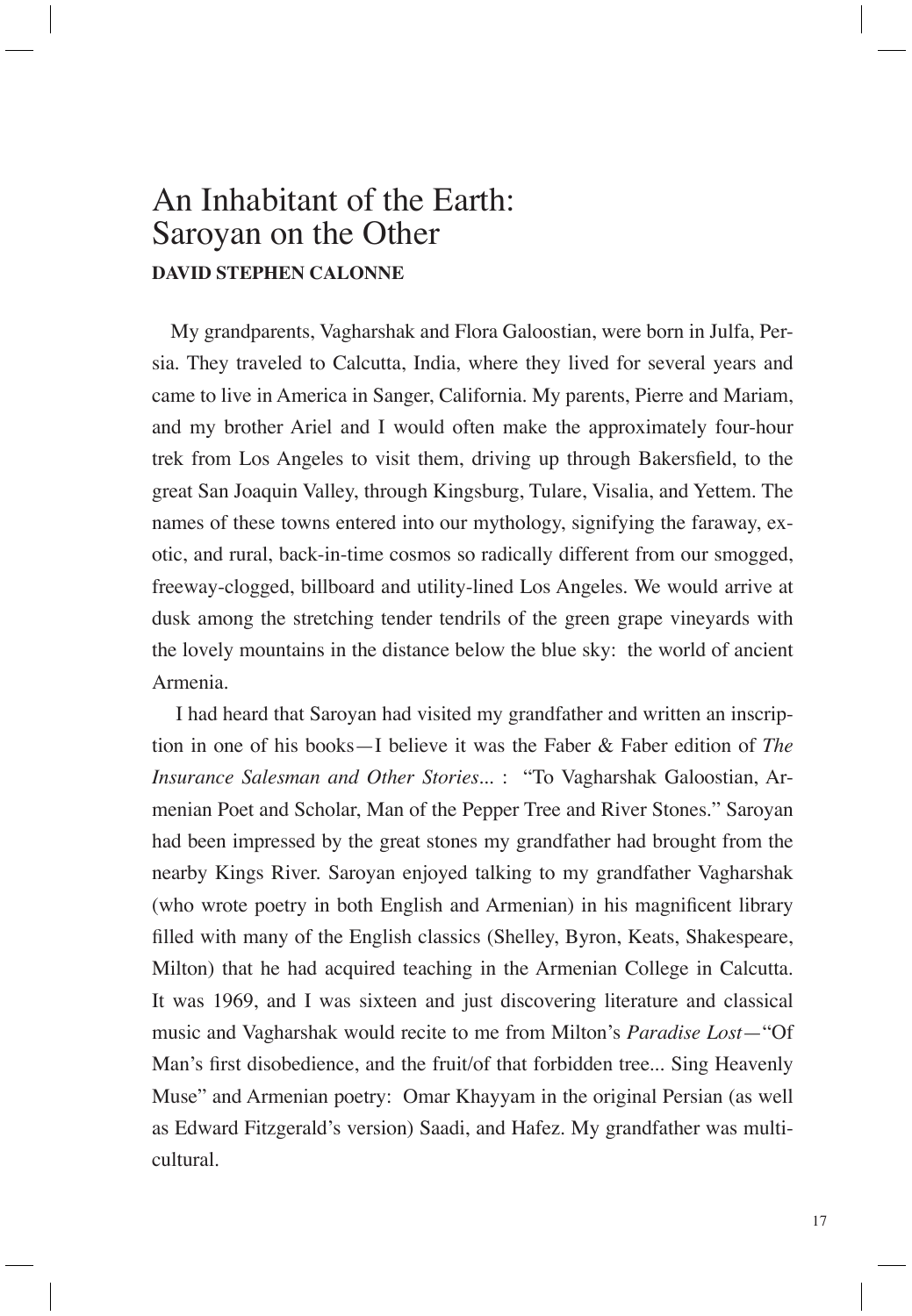Saroyan certainly knew Sanger, for he tells the story of his coming into the world "on Eye, or I Street, later called Broadway, near Ventura Avenue in Fresno" and how he remembered his father's time in Sanger in *Births*: "… and my father Armenak, at that moment at rest in a vineyard worker's barracks at Droge's vineyard near Sanger, about twelve miles east of the house on Eye Street."<sup>1</sup>

America in 1969 was a volatile place. People still referred to persons from other countries as "foreigners." My mother told us of the prejudice she encountered in Sanger when she was young: the Anglos would make fun of Armenians by calling them "*Eench gooz-es*," which means "What do you want?" in Armenian. Cesar Chavez and the Mexican farmworkers had been protesting for just treatment, the Native American movement was in full swing, blacks who were justly enraged after centuries of enslavement began to burn down American cities. I had just read Saroyan's *The Oyster and the Pearl* in my sophomore high school English class and been moved by the story of the barber Harry van Dusen and the allegory of the pearl, which contains the hidden truth, faith, and secret of existence which is love. Even here in this play containing Anglo characters like Van Dusen, Larrabee, McCutcheon, Greeley and Applegarth, Saroyan adds the watch repairer Wozzeck, again the outsider, the "foreigner," but he also belongs in this lovely small town of "O.K.-by-the Sea California" where the play is set. Just as Saroyan anticipated Samuel Beckett's and Eugene Ionesco's "theatre of the absurd" with *The Time of Your Life* and was as a central figure to Jack Kerouac and the development of the Beat Movement, he also prefigured contemporary post-structural debates concerning identity and difference, selfhood and the "social construction of race."

G. F. Hegel's famous "Master and Slave" narrative (sections 178-196) in *The Phenomenology of Mind*, posits that the Master needs the Slave to achieve a sense of identity, a self. The Master appears to be an autonomous, powerful entity, but in fact is dependent on the Other to achieve selfhood. This may lead to a struggle to the death for recognition, for each member of the "relationship" is locked into an inescapable vulnerability.2 We see the results of seeing the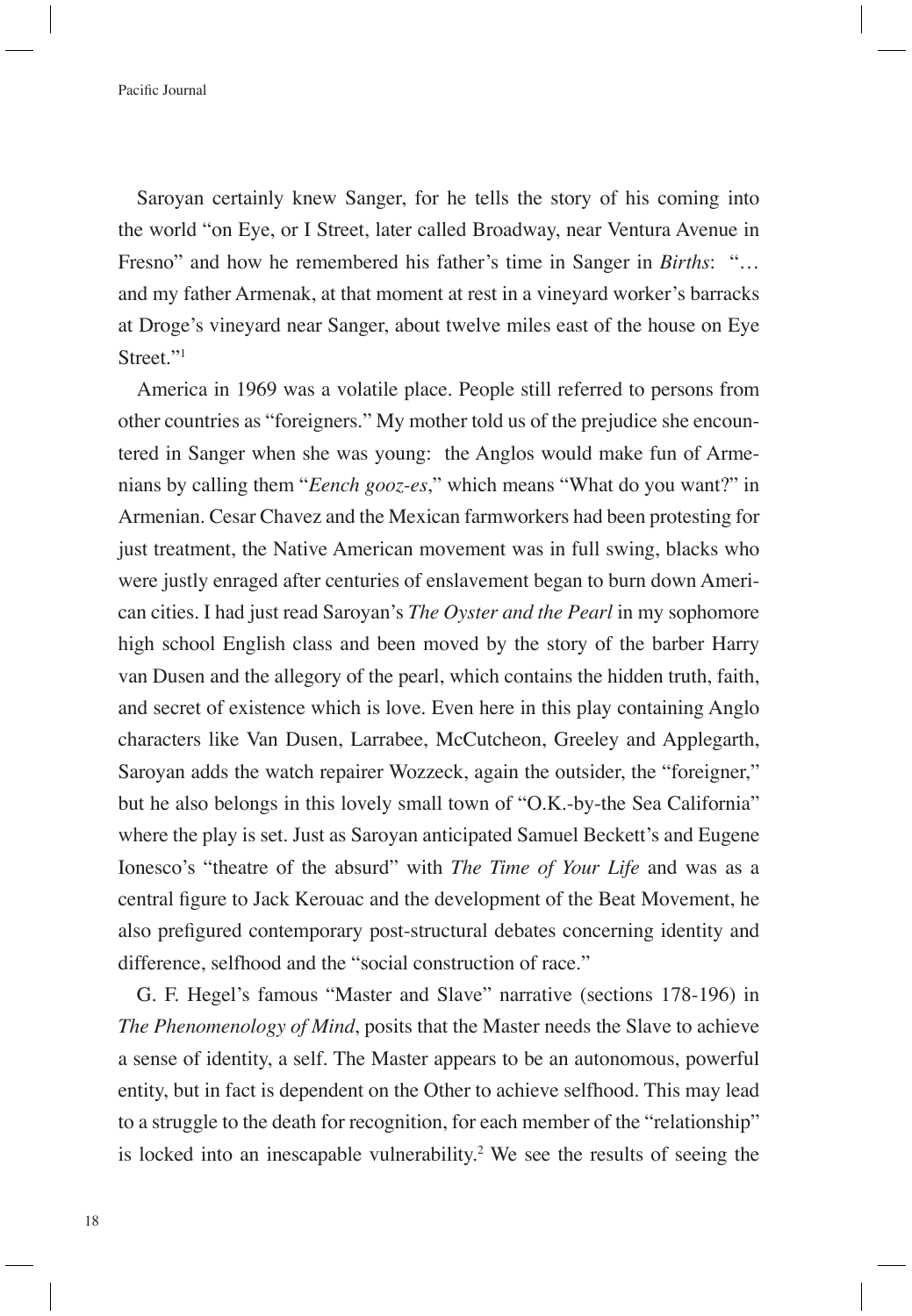Other as an object to be reduced to the hegemony of the Subject in Sartre's famous pronouncement "hell is other people," as well as in our violent world today. Hegel's insight became central to later theorizing concerning the Other by the philosopher Emmanuel Levinas (1906-1995). Levinas turns Hegel upside-down and asserts that we must serve the Other, we must be responsible to the Other, we must be attentive to and respectful of the Other, we must honor reciprocity. Prior to other abstract philosophical problems should be our ethical duty to our fellow human beings. Levinas writes in *Totality and Infinity* of the face:

The face resists possession, resists my powers. In its epiphany, in expression, the sensible, still graspable, turns into total resistance to the grasp. This mutation can occur only by the opening of a new dimension. For the resistance to the grasp is not produced as an insurmountable resistance, like the hardness of the rock against which the effort of the hand comes to naught, like the remoteness of the star in the immensity of space. The expression the face introduces into the world does not defy the feebleness of my powers, but my ability for power. The face, still a thing among things, breaks through the form that nevertheless delimits it. This means concretely: the face speaks to me and thereby invites me to a relation incommensurate with a power exercised, be it power or knowledge.3

William Saroyan was very much a Levinasian. In his writings, recognition is freely given with love, and "the face" is honored in its infinite mystery. In *The Human Comedy*, the child Ulysses hears a Black man singing verses from "My Old Kentucky Home" as he travels past him on the gondola of a train. Ulysses waves to him and is overjoyed when the man "waved back to Ulysses, shouting: 'Going home, boy—going back where I belong!"4 This encounter takes place speechlessly, without language, without awareness on the part of Ulysses of the "race" of the man he sees on the train. It is an epiphanic, revelatory mo-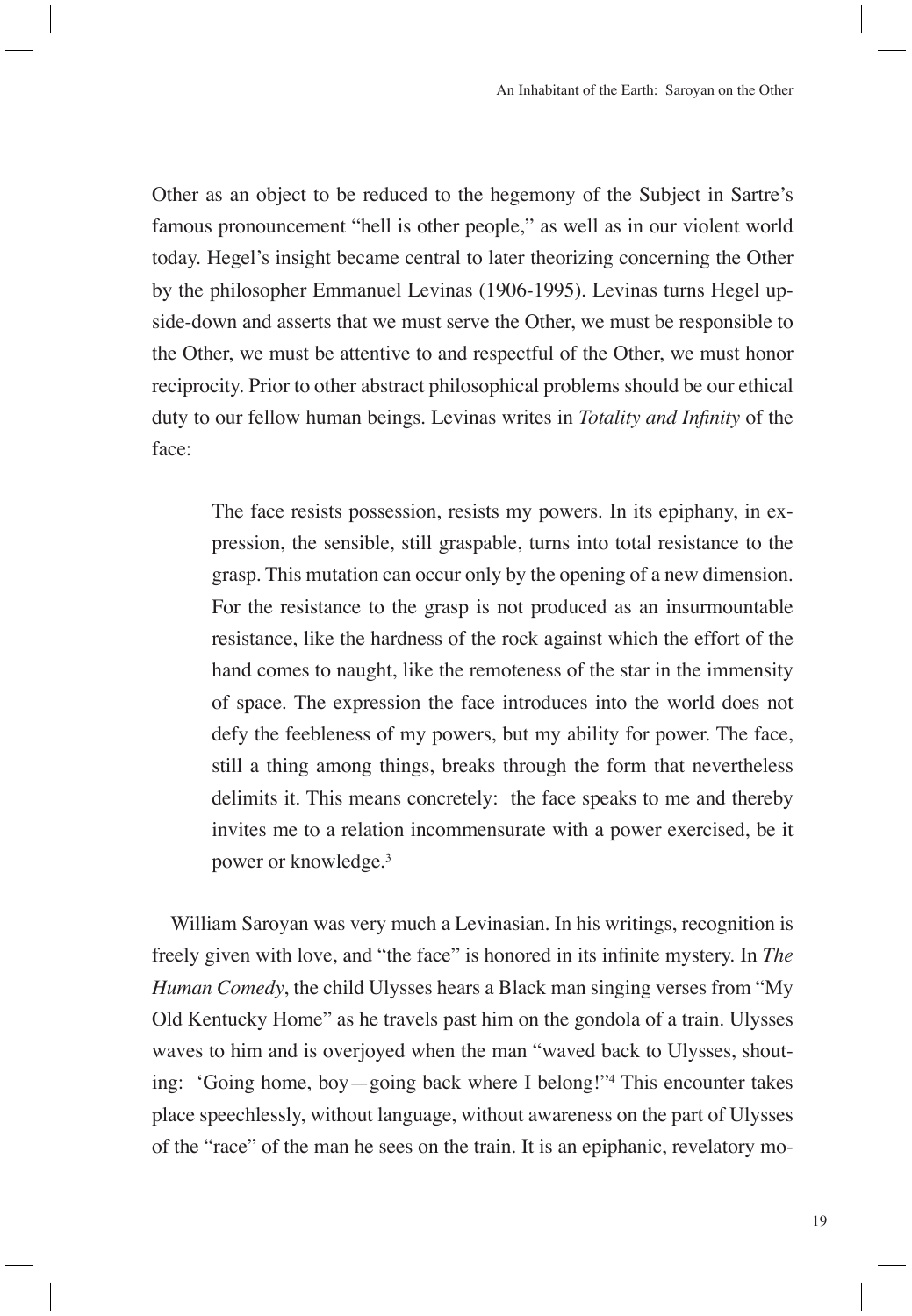ment, revelatory in particular to the reader, who witnesses a primal spiritual encounter: the fatherless child recognizes and *sees the face* of the Black man who has been denied a home in America, and who is "going home," as the novel itself will end in a vision of home when the MaCauley family accepts into its midst the orphan Toby.

 It is perhaps no accident that *The Human Comedy's* main characters are named Ulysses and Homer, for Saroyan conceptualized his novel as a symbolic allegory in the tradition of Homer's great epic. In this respect for the Other, Saroyan honors the tradition of Ancient Greek *xenia*, the sacred obligation of the host to the guest, the duty to make the guest feel *at home*, which we see repeatedly exemplified in Homer's *Odyssey. Xenia* recurs in Saroyan's great play *The Beautiful People*: the young girl Agnes, referred to as a "saint" in the *Dramatis Personae*, even accepts mice into her world as an act of spiritual devotion and says to Jonah, her father: "We're not apart from the others, Father. I thought we were, but we're not. We are *they*, and they are us. I know that now. I don't want the foolish life. I'll learn to live all over again, but if I can't live the life I know is mine to live, if everything is to be meaningless and foolish... ."5 The Webster family, composed of Agnes, her brother Owen, who writes one-word poems, and poet and father Noah, welcomes Steve, "a homeless young man," into the warm orbit of their love. They even accept into their midst the insurance man Prim, who becomes converted to the religion of imagination and love. The stranger must be made to feel at home, and until this ethical goal is realized, one cannot live peacefully with oneself.

As Paul Ricoeur in *The Course of Recognition* declares: "The self is 'at home with itself' in this world that it inhabits. The stranger is what troubles this sense of being at home with oneself."6  *In My Heart's in the Highlands*, the Alexander family reaches out to the elderly Scottish actor and musician MacGregor, while in *My Name Is Aram*, Aram Garoghlanian performs a similar act of acceptance when he rides in the Packard automobile of the Ojibway, Locomotive 38. As an Armenian, Aram knows very well what it is to be the Other, and he naturally reaches out to his Native American friend. The revelation of the mystery of the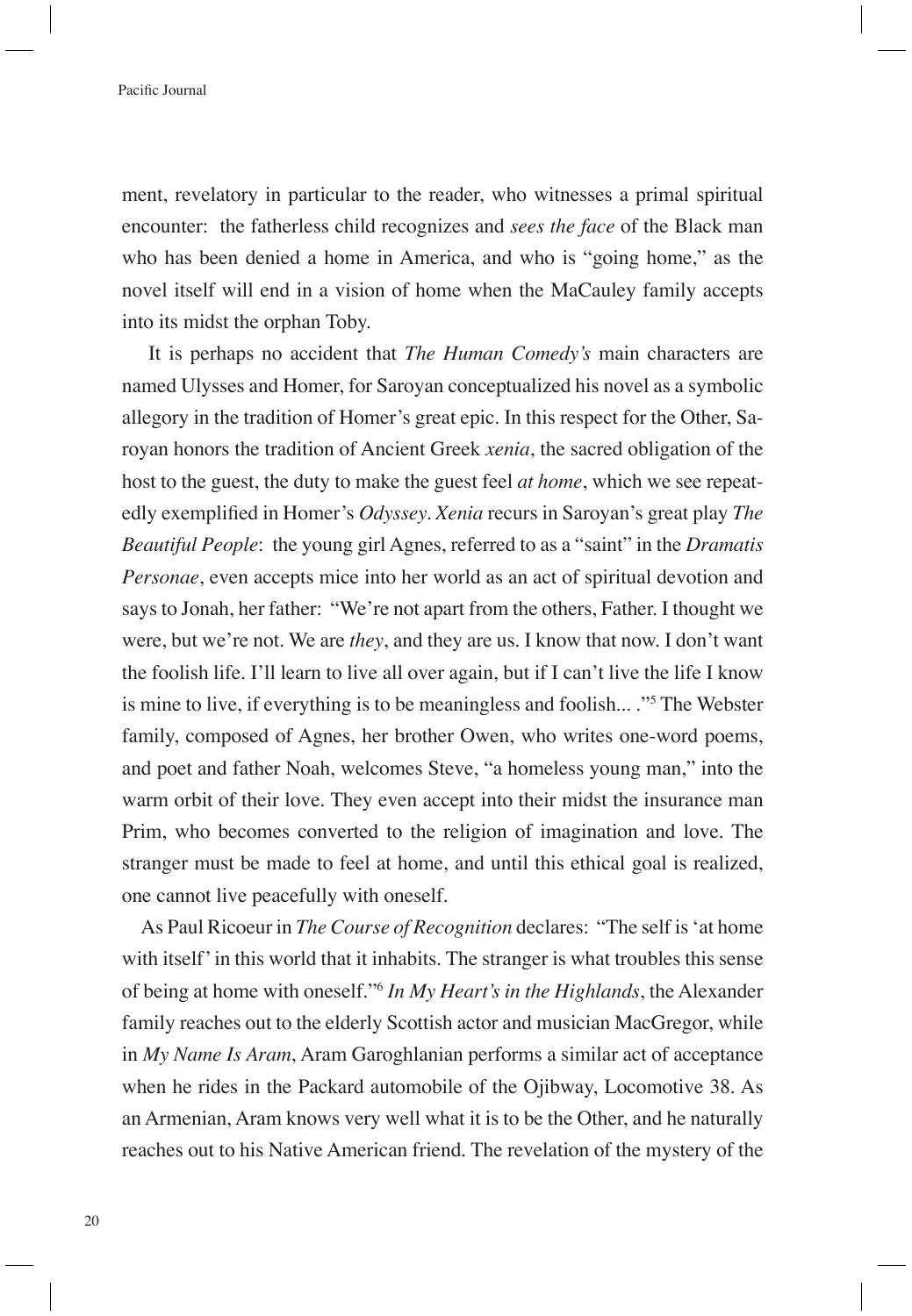Other is captured in epiphanic moments that occur throughout Saroyan's work. Those who know suffering speak a silent language, beautifully memorialized in "The Poor and Burning Arab" from *My Name Is Aram*. The Arab Khalil and Aram's Armenian uncle Khosrove sit silently communing with each other without uttering a word, their sense of loneliness and solitude is too great for language, a silent colloquy rooted in suffering, a wordless lyrical sensitivity to each other's wounds.

Saroyan is constantly reaching over racial barriers in a completely effortless and natural way to allow these soulful communions between Armenians, Blacks, Arabs, Scotsmen, Native Americans (and scores of other types of humans) to happen. From the beginning of his career to his later work, such as the plays *Armenians, Bitlis, Haratch,* and *Warsaw Visitor*, he thought deeply about "race," "ethnicity," "nationality," "culture," and questions of "personal identity." Each of these terms have been subjected to such close scrutiny over the past half century that many scholars doubt whether they have any clear meaning at all—hence the quotation marks. Indeed, Saroyan prefigured contemporary "post-structural" conceptions of the non-existence of categories such as "race," which was invented to justify hierarchical structures of domination and colonialism. Kwame Anthony *Appiah in Color Conscious: The Political Morality of Race* intricately analyzes the historical construction of the conception of separate groupings of human beings and concludes that in reality there is no such thing: "American social distinctions cannot be understood in terms of the concept of race: the only human race in the United States ... is the human race."7

And Saroyan's radically democratic position on class issues can be seen in his rejection of the Pulitzer Prize, which he proudly declared he could not accept because "wealth should not patronize art." He would not accept a social hierarchy based on "race" or "class" but rather like D.H. Lawrence, he acknowledged only those who were "aristocrats of the spirit." The MaCauleys, Garoghlanians, Websters, and Alexanders were all poor, but rich in the things of the spirit: love, generosity, compassion, and a fierce rejection of the reign-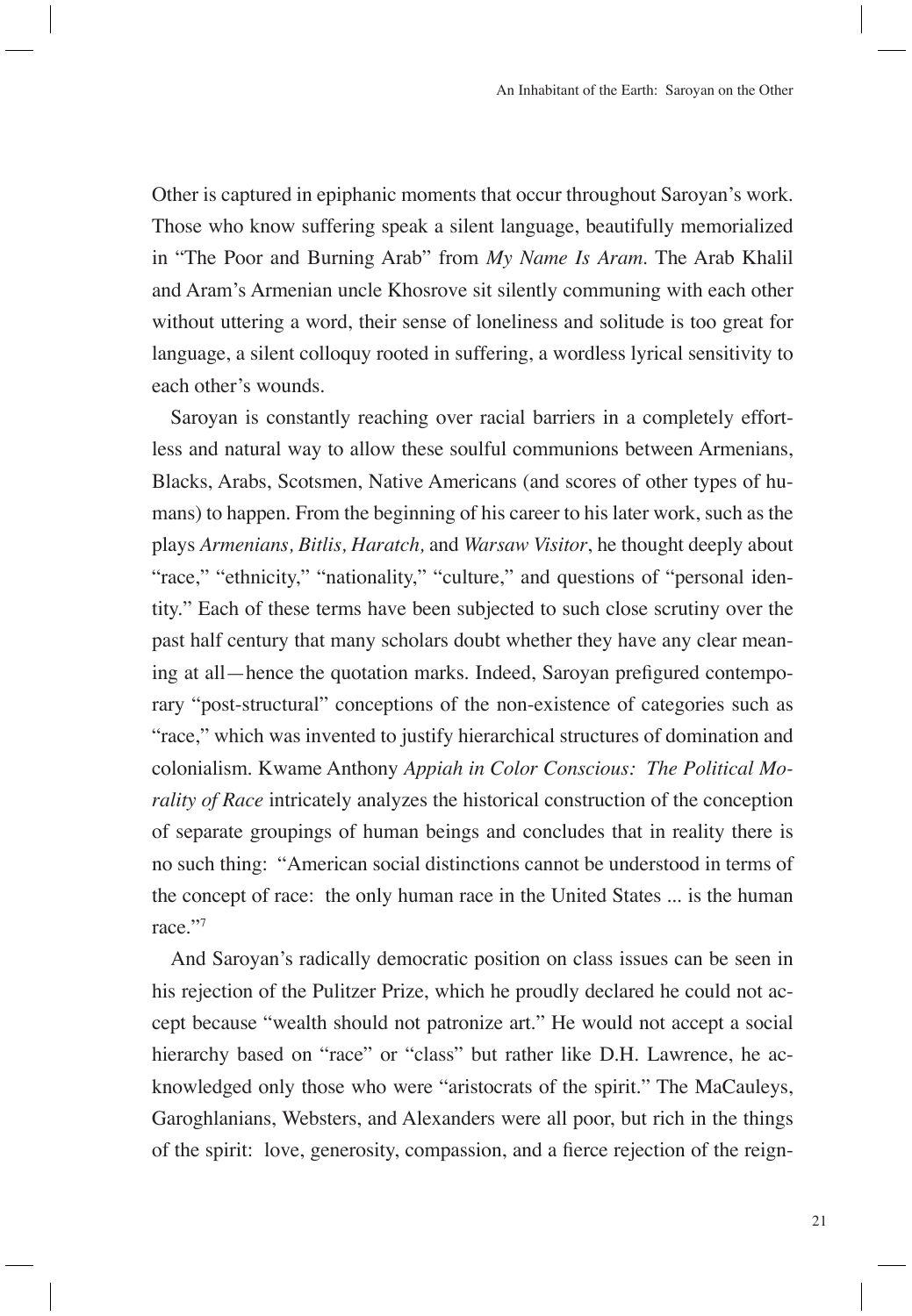ing American materialistic values. Social hierarchies exist to serve the interests of those in power, and although Saroyan never was officially Socialist or Marxist—he made a point of being apolitical—his values were always with the "working class," not with the wealthy. He cannot return to his memories of childhood without connecting "race" and "class." The ten-year-old Saroyan almost died from the influenza epidemic that rampaged through the San Joaquin Valley, and he tells us in *Where the Bones Go* that his mother Takoohi "very nearly broke the front door down in hurrying to see if I was still alive, sick with the influenza in late 1918 that just about wiped out somebody from every family in town, almost without exception, as she had been informed by her fellow fig packers at Guggenheim's—Armenians, Italians, Syrians, Assyrians, Portuguese, and Germans."8 It is typical of Saroyan that he needs to tell us this. He needs to make sure we understand that his America is *all* of the various ethnicities and the "class issue" is connected, as he takes pains to tell us that his mother worked packing figs.

It is also significant that many of Saroyan's greatest works were composed during the Thirties and the rise of Fascism. Who is Blick, the mean-spirited cop in *The Time of Your Life* who wants to arrest the tender-hearted Polish prostitute Kitty Duval, but an incarnation of Hitler, Mussolini, and Stalin? Saroyan often lamented that the body of humanity was broken and needed to be reassembled. He described humanity in "The Trouble with Tigers" as "this mangled tribe, that still unborn God" and he seeks to banish war and all divisions based on race, class, and nationalism in order to bring humanity to its highest potential. This is seen in "Antranik of Armenia" when the narrator declares: "The Turk is the brother of the Armenian and they know it. The German and the Frenchman, the Russian and the Pole, the Japanese and the Chinese. They are all brothers. They are all small tragic entities of mortality. Why do they want them to kill one another? What good does it do anybody?"9

Saroyan developed a new, hip, all-embracing, cosmic style which strove to depict America in all its "ethnic" plurality. It is noteworthy that in the following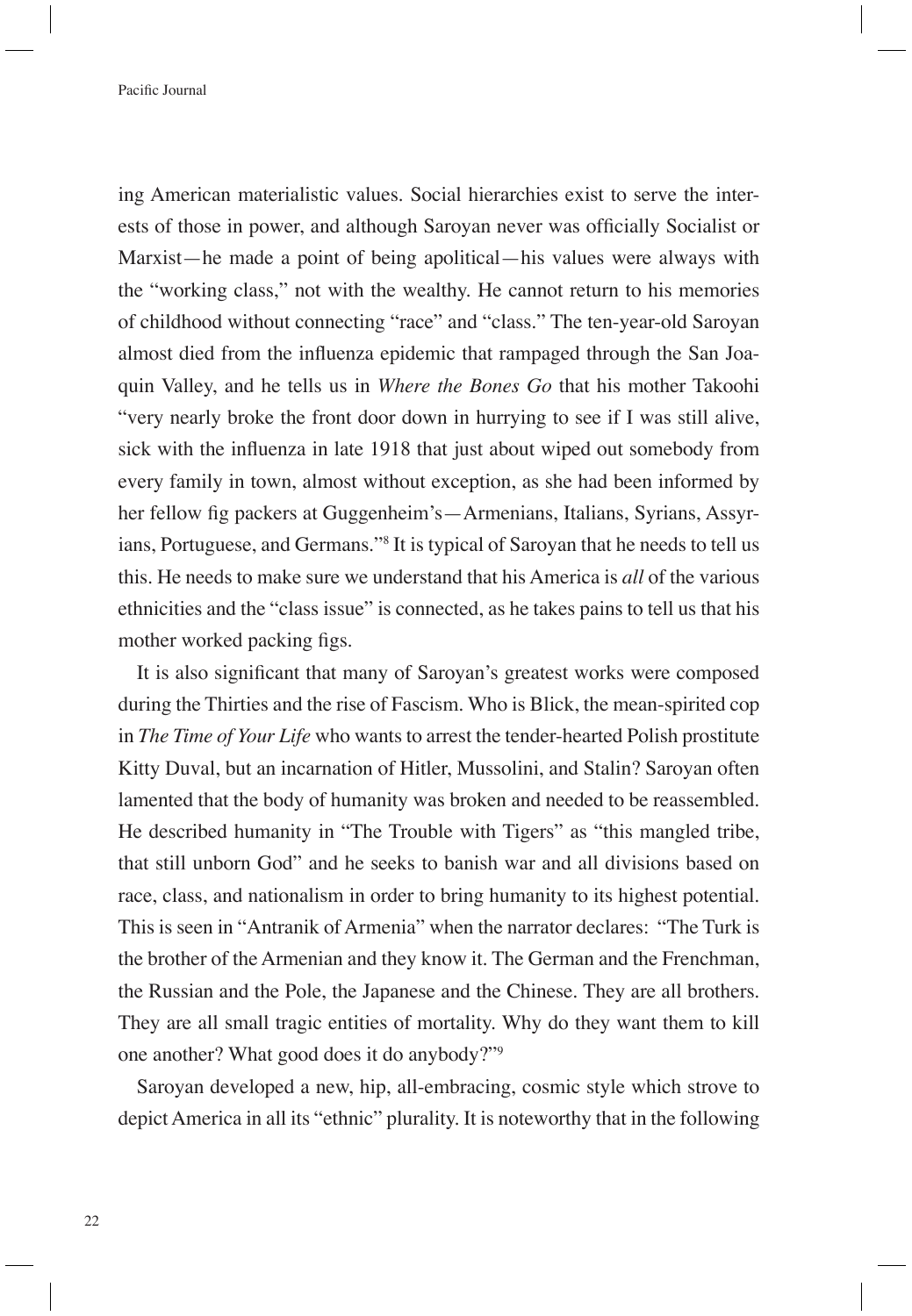passage from "Baby" from *Three Times Three* (1936) it is a "Mexican girl" who sings a beautiful song symbolizing America in all its multiplicity and power:

Sang baby. O maybe. Sang motors and wheels till Saturday night in America, and a hundred thousand jazz orchestras sang *So come sit by my side if you love me,* and the sad-eyed, weary-lipped Mexican girl silenced Manhattan uproar with soft, velvet-petaled singing of darkness and death, O heart there is no end to the river's flowing. Sang locomotive north through snow to Albany and west to Chicago, O baby maybe.

Mexicans appear repeatedly in Saroyan's plays, stories, and memoirs as the original powerful inhabitants of California and Mexico whom he admired as he worked alongside them in the vineyards of the San Joaquin Valley. Here the girl's singing fills the American Saturday Night from Manhattan to Albany to Chicago.

Anti-war, pro-love, pro- Indian, Black, Mexican—Saroyan in the Thirties was way ahead of his time. His celebratory vision of an inclusive America would appeal greatly to Jack Kerouac (several passages in *On the Road* refer directly to Saroyan and echo his style and themes) and the Beat Generation and would thus influence the flower children of the Sixties.<sup>10</sup> San Francisco, named after gentle Saint Francis, would become more than thirty years after the premiere of Saroyan's great play *The Time of Your Life* the center of the American counterculture. The play is a rite, a ritual that brings together the fragmented, broken body of America in a celebration of peace and love, of Whitman's democratic vistas, demonstrating through the magic of art the possibility of Kitty Duval, a Polish prostitute; Wesley the Black piano player; Willie Faroughli, an Assyrian "marble-game maniac," Nick the Italian bartender, creating, at least for the time being, a community of joy. No one had said it this way before, not Faulkner, Steinbeck, Hemingway, or Fitzgerald. No one had shown what America was supposed to be. Saroyan continued even through the war years with plays like *The People With the Light Coming Out of Them,*  which celebrates Mike Okagawa, a Japanese who is recognized as being as American as anyone else.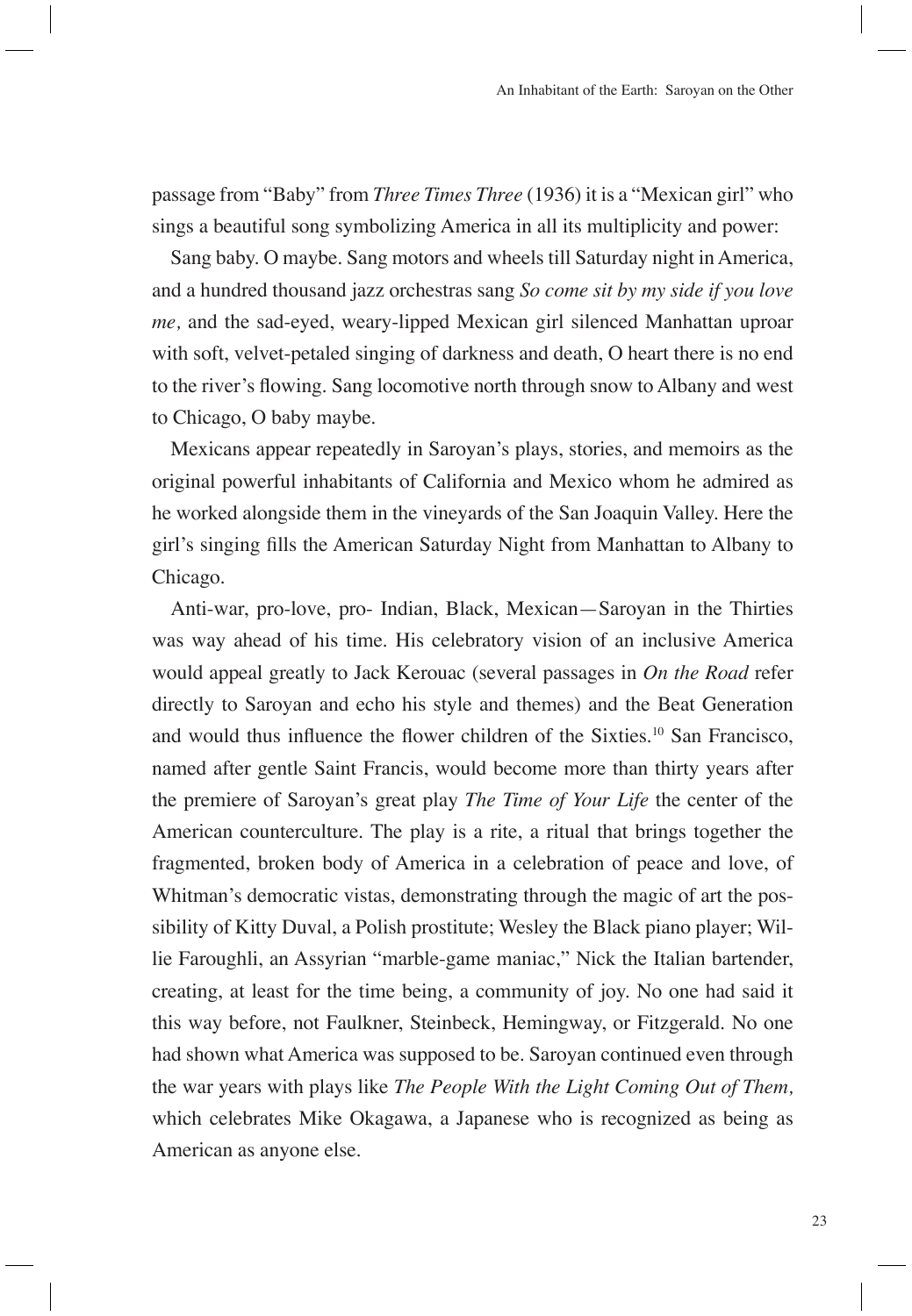Saroyan is the poet of love, the visionary poet of the disenfranchised, of those who until relatively recently in America were still referred to by many as "minorities" and "foreigners." Growing up in poverty, losing his father Armenak at the age of three and being placed in the Fred Finch Orphanage in Oakland, California, a vulnerable, sensitive boy without a home, he knew from the beginning the emptiness and loneliness of the outcast and was well prepared for a life-long struggle with questions of identity and self. In a moving but littleknown memoir of his father entitled "My Father's Sleeplessness" published in *Keghuni*, the publication of the Mekhitarist Fathers of Venice, Saroyan recalled that when he was younger, he saw his father as "too sensitive for this world," that he was not tough enough, but later came to understand his father's "failures" as Saroyan himself began to struggle after his initial literary success with intractable reality.<sup>11</sup> Armenak, a man of the spirit who wanted to write poetry, had been a noble "failure" in an America, which recognized only material values. Like his father, Saroyan was preoccupied with the transformation of humanity's very nature. As he recalled in *Not Dying:* "I began, as most writers do, in the expectation of changing the world. It is chaos, as you know, and a kid just can't cherish chaos. He wants order. He wants balance. He wants rightness. I also meant to change the nature or pose of man, of the human race."12 Again, as long as the Other is not included, the artist must constantly fight for inclusion, for a reconceptualizing of humanity as inhabiting One World.

Indeed, this sensitivity to the plight of the Other is often developed precisely by those who have been mistreated and thus grow a set of finely-attuned antennae with which to detect injustice. Gloria Anzaldua in her masterwork, *Borderlands/La Frontera: The New Mestiza, defined the source of visionary power* which she names in Spanish *la facultad*:

*La facultad* is the capacity to see in surface phenomena the meaning of deeper realities, to see deep structure below the surface. It is an instant 'sensing,' a quick perception arrived at without conscious reasoning. It is an acute awareness mediated by the part of the psyche that does not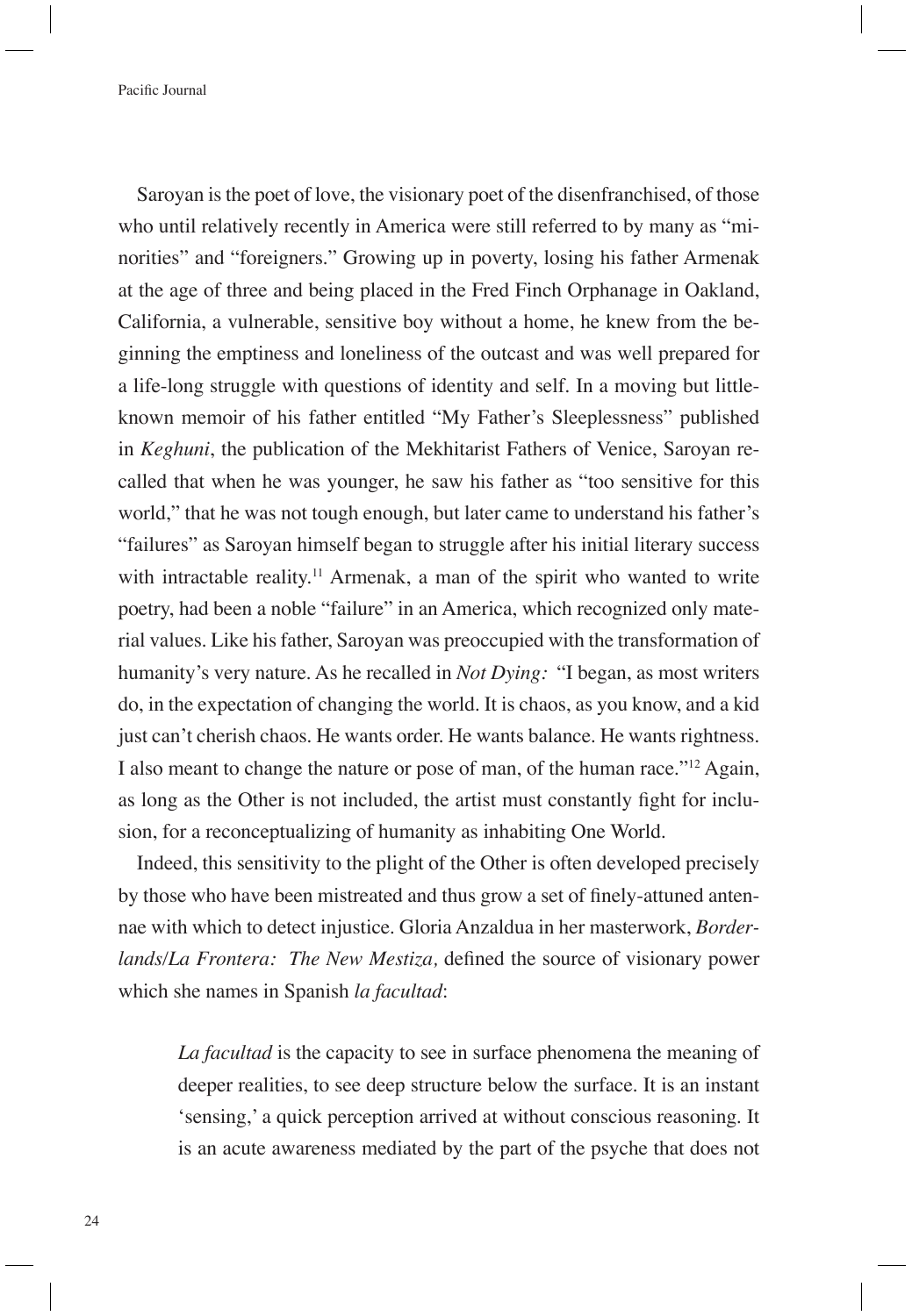speak, that communicates in images and symbols which are the faces of feelings, that is, behind which feelings reside/hide. The one possessing this sensitivity is excruciatingly alive to the world.

Those who are pushed out of the tribe for being different are likely to become more sensitized (when not brutalized into insensitivity). Those who do not feel psychologically or physically safe in the world are more apt to develop this sense. Those who are pounced on the most have it the strongest—the females, the homosexuals of all races, the dark-skinned, the outcast, the persecuted, the marginalized, the foreign.13

Anzaldua also writes eloquently of her complex relationship with her multiple identities as a speaker of Standard English, Chicano Spanish, Tex-Mex, and *Pachuco*. She lays claim to all of her possible selves and does not want to be compelled to privilege any particular incarnation of her identity by the American State.

Like Anzaldua, Saroyan was both concerned with the Other and thus equally preoccupied with questions of identity and difference, with the problems of selfhood. In "Antranik and the Armenian," from *Inhale and Exhale*, (1935) he eulogizes the death of the great Armenian general Andranik Ozanian (1865- 1927) who fought the Turks, and he considers his own double identity:

To hell with it, I said. It's all over. We can begin to forget Armenia now. Antranik is dead. The nation is lost. The strong nations of the world are jumping with new problems. To hell with the whole damned mess, I said. I'm not Armenian. I'm an American.

Well, the truth is I am both and neither. I love Armenia and I love America and I belong to both, but I am only this: an inhabitant of the earth, and so are you, whoever you are.<sup>14</sup>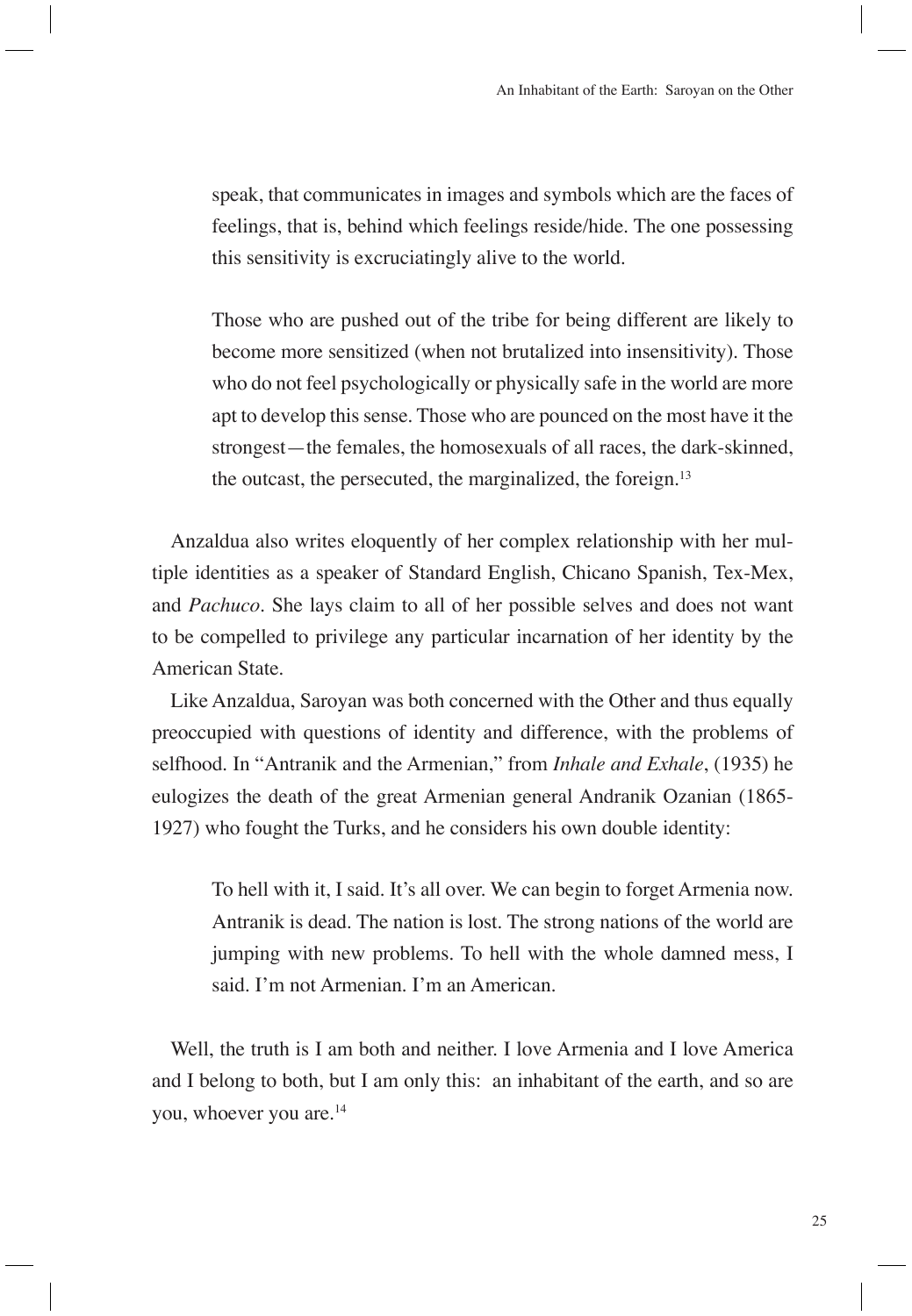The psychological debate over nature vs. nurture and the philosophical conundrum of identity and difference are knotty issues, yet Saroyan intuitively understands that neither is an either/or issue but rather both/and. "Identity" is complex, fluid, and contradictory, and indeed he will come as we shall see in his later work to a conception of identity as a kind of existential choice which goes beyond the accidents of "nationality" or "ethnicity."

If Saroyan resembles Gloria Anzaldua in his awareness of his multiple identities, he also recalls W.E. B. Dubois who wrote in *The Souls of Black Folk:*

It is a peculiar sensation, this double-consciousness, the sense of always looking at one's self through the eyes of others, of measuring one's soul by the tape of a world that looks on in amused contempt and pity. One ever feels his twoness—an American, a Negro, two souls, two thoughts, two unreconciled strivings; two warring ideals in one dark body, whose dogged strength alone keeps it from being torn asunder.

The history of the American Negro is the history of this strife—this longing to attain self-conscious manhood, to merge his double self into a better and truer self. In this merging he wishes neither of the older selves to be lost. He would not Africanize America, for America has too much to teach the world and Africa. He would not bleach his Negro soul in a flood of white Americanism, for he knows that Negro blood has a message for the world. He simply wishes to make it possible for a man to be both a Negro and an American, without being cursed and spit upon by his fellows, without having the doors of Opportunity closed roughly in his face.15

Saroyan, like Dubois, is "both and neither," is endowed with a similar "double-consciousness," and ultimately has an identity as a human being, which transcends both his "Armenian" and "American" labels. In "Seventy Thousand Assyrians," the character who obviously represents Saroyan tells the Assyrian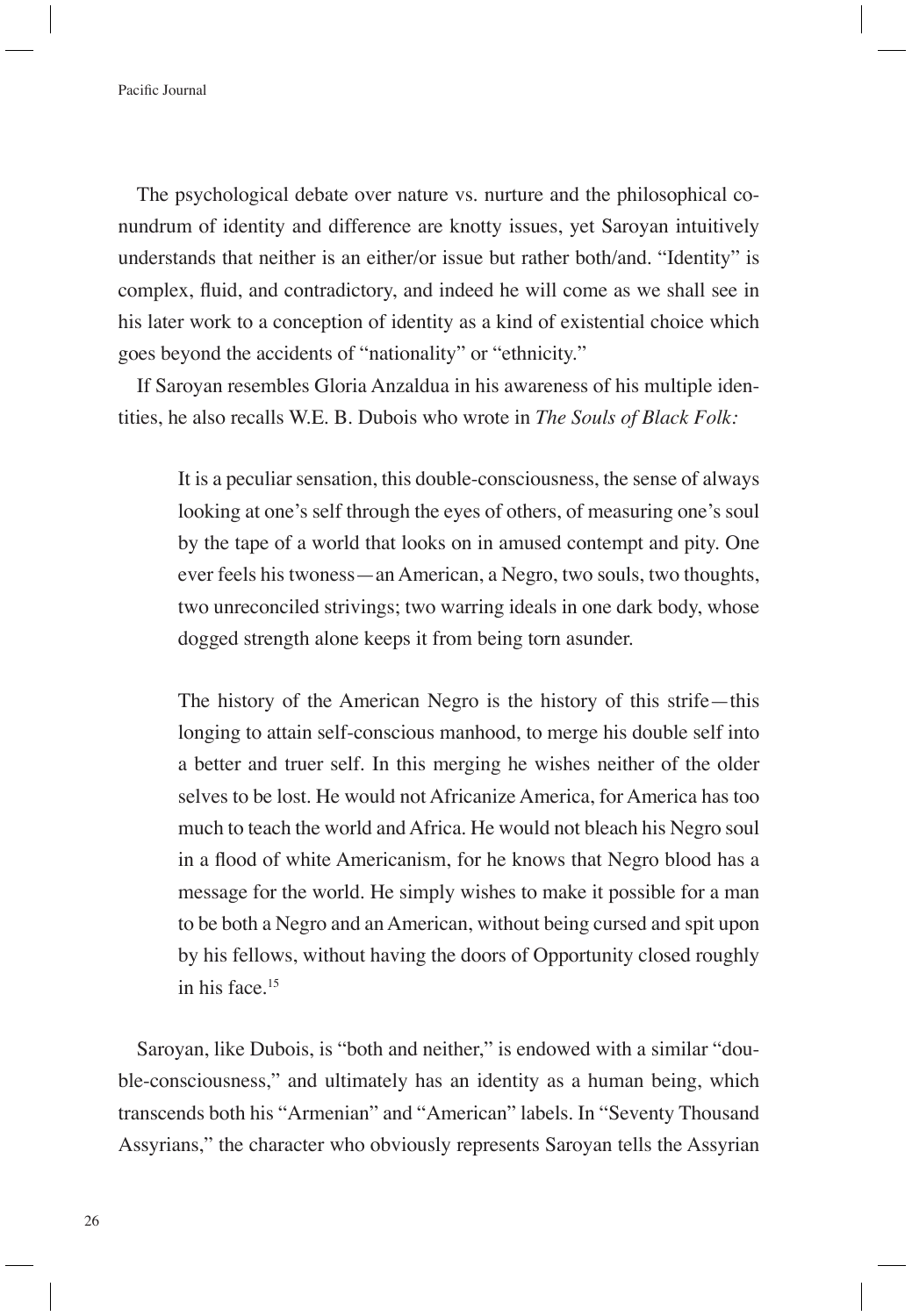barber, Theodore Badal, "I have no idea what it is like to be an Armenian or what it is like to be an Englishman or a Japanese or anything else. I have a faint idea what it is like to be alive. This is the only thing that interests me greatly."16 Saroyan will assert in this wonderful early story and in several of his other works that the Assyrians, like the Armenians, are a great ancient "race," no different from any other human being, united by the fact that we all have fallen from original greatness and plenitude.<sup>17</sup>

For scholars in post-colonial studies, Shakespeare's plays provide fertile examples of the ways the European West has unconsciously portrayed Other people as inferior and as needing to be "mastered" by the superior White Man. Prospero in Shakespeare's *The Tempest* has been recently conceptualized as the colonizer, and Caliban as the colonized. The colonists possess writing and are thus "civilized," while the colonized are "illiterate" and must be "civilized." Saroyan, in a little known essay entitled "The Fascination of the Faraway in the *Arabian Nights,*" declares:

The Arabian Nights is not too well known to the Arabs, who are mainly illiterate, a condition we have mistakenly come to believe is unfortunate. Illiteracy is not the same as stupidity. I remember, for instance, a grape-shipper in Fresno from Boston who couldn't do simple arithmetic but just happened nevertheless to have become a very rich millionaire, as the saying is. Some of the most intelligent members of my own family, some of the most magnificent story-tellers, speaking in three magnificent languages—Armenian, Kurdish, and Turkish—couldn't read or write one word in any of them, and although they had been in California for many years hadn't learned any English beyond hello and goodbye, which for all practical purposes may in fact be enough.<sup>18</sup>

I quote this passage concerning "literacy" to suggest Saroyan's inclusive attitude towards yet another example of the Other: those who do not conform to the White Anglo Saxon model of acceptability, education and "civilization."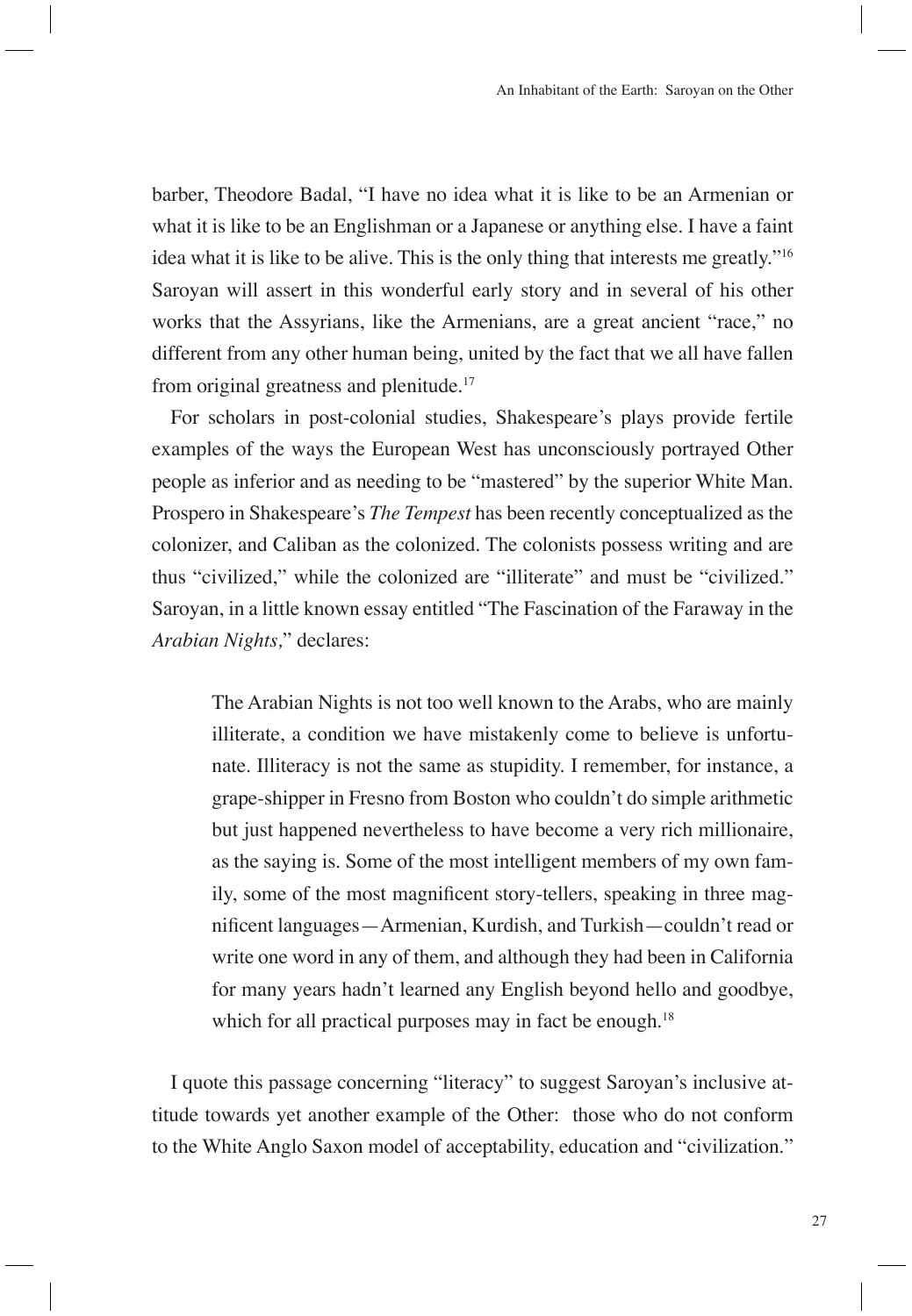Saroyan's famous declaration from "Seventy Thousand Assyrians" underscores this point: "I see life as one life at one time, so many millions simultaneously, all over the earth…If I want to do anything, I want to speak a more universal language. The heart of man, the unwritten part of man, that which is eternal and common to all races."19 The secret mystery of humanity's interrelatedness is "unwritten," is "universal," and is a "language" which transcends all ideology and mind-made barriers.

In his late phase, Saroyan returned to his questioning of the Other and identity in his play *Haratch*. In *Haratch*, Saroyan asks: "What is an Armenian? Who is an Armenian?" and is answered by Zulal: "No, why is an Armenian? Where is an Armenian? When is an Armenian? The answer is this: An Armenian is a Turk who says I am an Armenian. It is a decision open to all people, and only Armenians have ever wanted to be Armenians, everybody else has not made a decision but has gone right on being whatever it was he believed he was, anyhow. You have got to choose to be an Armenian, you have got to want to be an Armenian ..."<sup>20</sup> For Saroyan, the self is fluid, identity is not fixed, and as we recall in *The Time of Your Life*, Joe memorably says: "Living is an art. It's not bookkeeping. It takes a lot of rehearsing for a man to get to be himself."21 So too, identifying with one's "racial," "ethnic," or "religious" traditions is a matter of choice, an existential decision, not a given, not a matter of one's essential being, but rather a role one may choose to play, just as Joe makes the theatrical connection to selfhood as a matter of rehearsing. Assyria returns when Khachig Toloyan asks:

I have a friend who is an Assyrian, but he doesn't speak that language, he speaks Armenian, and of course English, and he is learning Russian because he believes it will be a good thing to reach Tchekhov untranslated. Well, my question is this: is this friend of mine an Assyrian, actually? In view of the fact that there has been no geographical Assyria for centuries? He does not even speak the language, he is studying Russian and not Assyrian, he speaks Armenian as his family language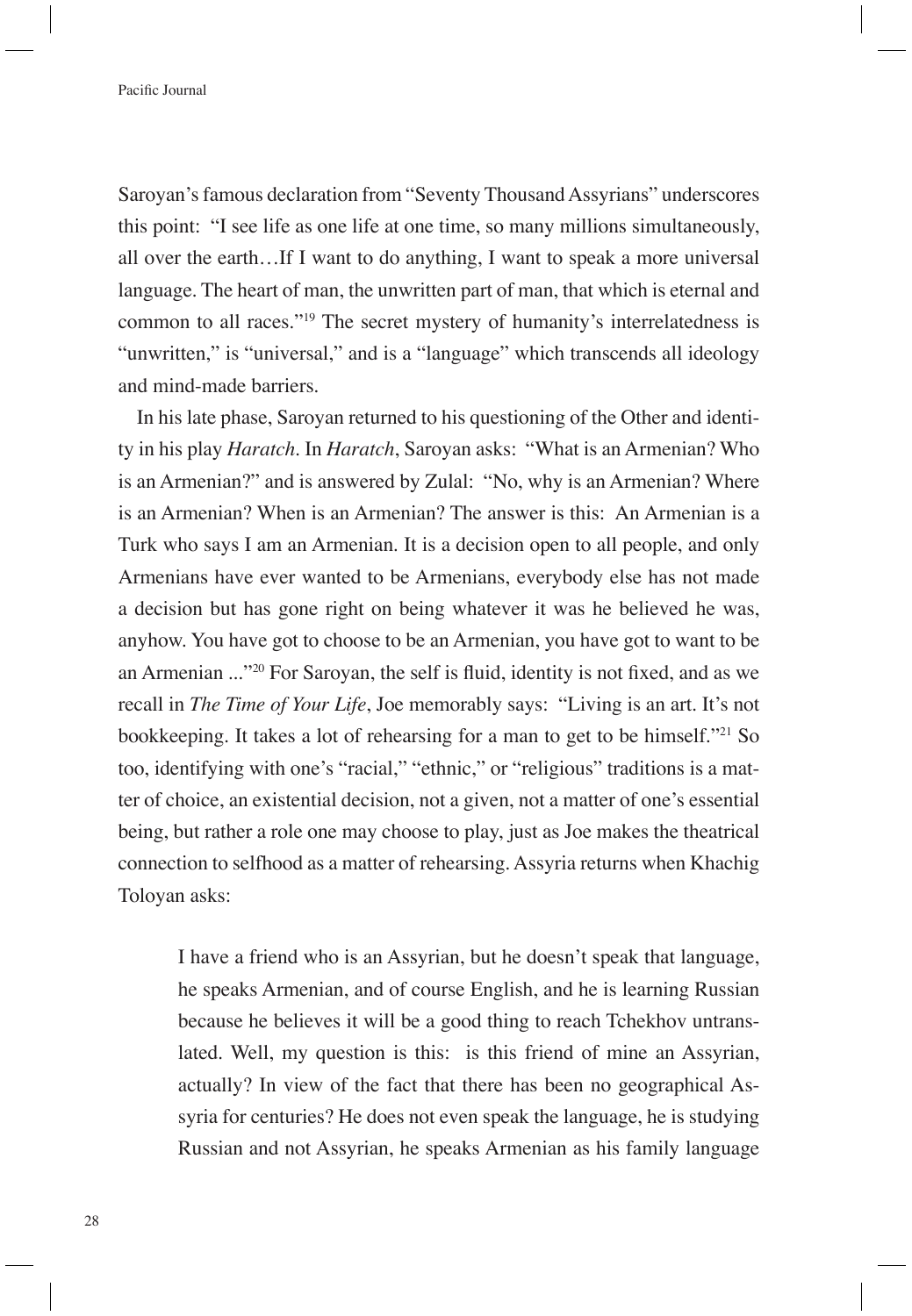because his people have always been close to the Armenians, and he looks as Armenian as many or even most Armenians look Assyrian. I mean, what about us? Not just the few of us here in the editorial office of *Haratch*. I mean, Armenians everywhere. Are we Armenians, or are we indeed something else?<sup>22</sup>

Martin Heidegger made the word "Being" famous in the twentieth century in his masterwork *Sein und Zeit,* (1927) but Saroyan also used the term, particularly in his wonderful quotation "my work is writing, but my real work is being."<sup>23</sup> Being, a state of balance, like the daring young man sought to achieve on the trapeze, is beyond racial, ethnic, and national boundaries. It is achieved through the act of existential choice as one plays one's own role and rehearses selfhood.

 In his late phase, Saroyan deals with the Jewish person as Other as well as the Holocaust. In a section entitled "Abraham Is a Jewish Name, Is it Not?" from *Where the Bones Go*, he describes a trip to the Greek island of Hydra with his children when he took them around the world. They had been invited by some "important people" to their estate on the island. Saroyan writes:

Coming back, a man came to me to let me see the tattooed numbers in something like purple ink upon his arm which meant that he had been the victim of the German wartime crime upon the Jewish people of Germany and of all countries which were seized and governed by Germany. This man said, in effect, "You are an American, tell me, how did it happen that a Jew became the president of your country?' Abraham Lincoln, that is. I had a terrible problem: I wanted him to have Abraham Lincoln Jewish, but at the same time I felt that the simple truth might in the long run serve him better. 'Well,' I said, 'I'm not sure Abraham Lincoln was Jewish, you know.' 'How not Jewish?' the man said. 'Abraham. That is a Jewish name, is it not?' 'Yes' I said, 'but many people of many races have given their children names from the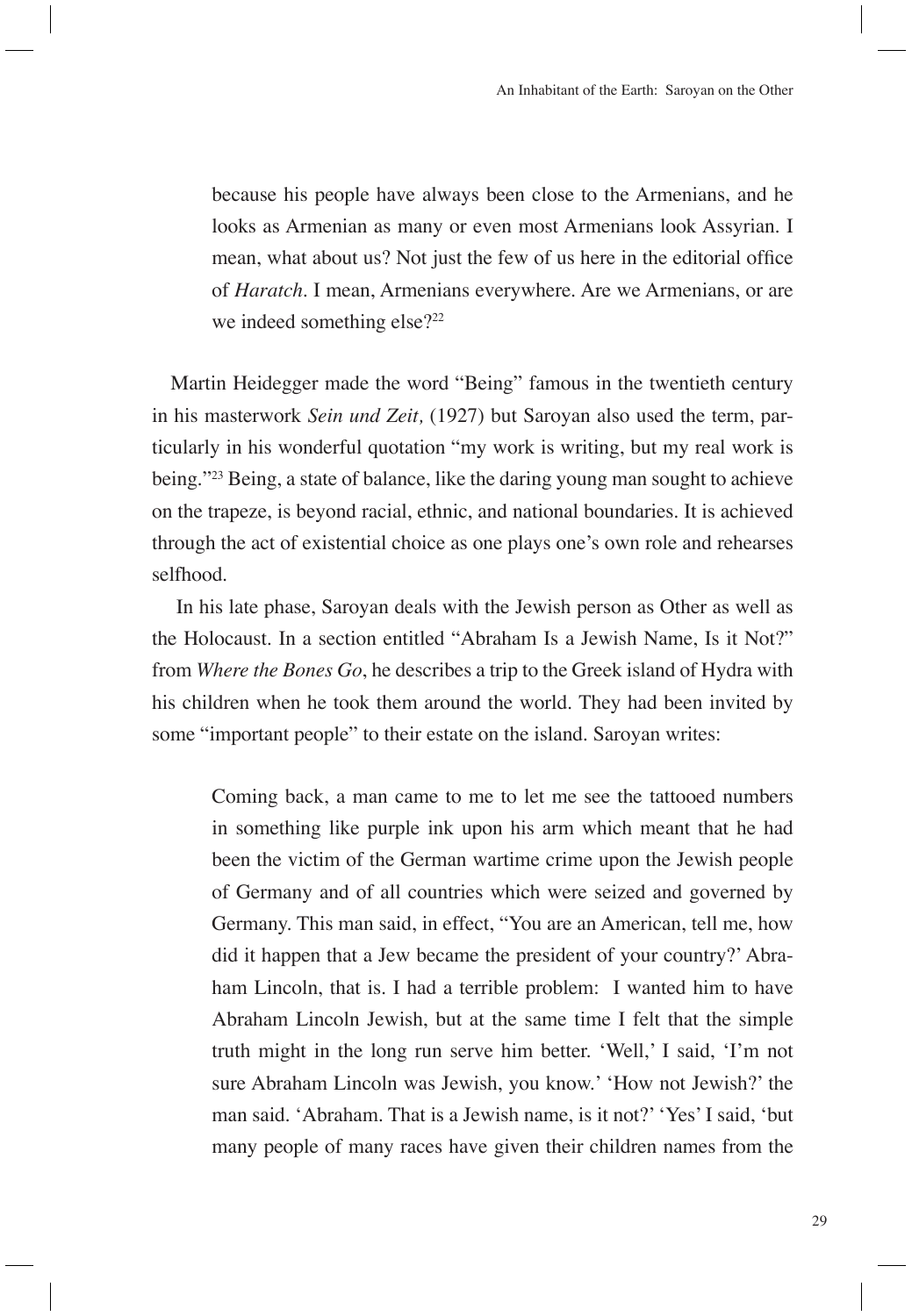Old Testament.' I am happy to remember that the man did not abandon his belief that long ago America had elected a Jew to the highest office in the land.24

As we saw previously with the declaration that "an Armenian is a Turk who says I am an Armenian," Saroyan delights in the playing with the meaninglessness of categories, of placing our constantly shifting and fluid selves under the control of words. Language is made up of words, after all. Words are labels assigned to things and persons, but they do not provide an adequate description of the inner mystery of the individual soul. In that substratum we are all the same.

The Holocaust was much on Saroyan's mind, for we see him return to the theme in the play *Warsaw Visitor*. In Act 2, Scene 1, "Moustache," the Saroyan character speaks: "... for the past forty or more years I have been trying to feel the Jewish experience in relation to the holocaust." Martha asks him "Why?" and he responds:

Because I am an Armenian, but as I did not experience the Armenian holocaust of 1915 because I was in America in California and was too young, seven years old, even to begin to understand it and then too busy running after my own meaning until the beginning of the Jewish holocaust, in 1934, let's say, the year of the publication of my first book, I decided by God I have got to try to understand, the millions dead have got to understood one at a time, and the millions who killed the millions have got to be understood also, and indeed they are the millions who are so difficult to understand. The Turks, that is, and then the Germans. If it is hideous to be killed, is it not even more hideous to kill?<sup>25</sup>

And in Act 2, Scene 6, we read concerning Auschwitz and Buchenwald:

... the Jewish dead are different from all of the other dead murdered by the rest of us—oh yes, we did it... it was not just the Germans, it was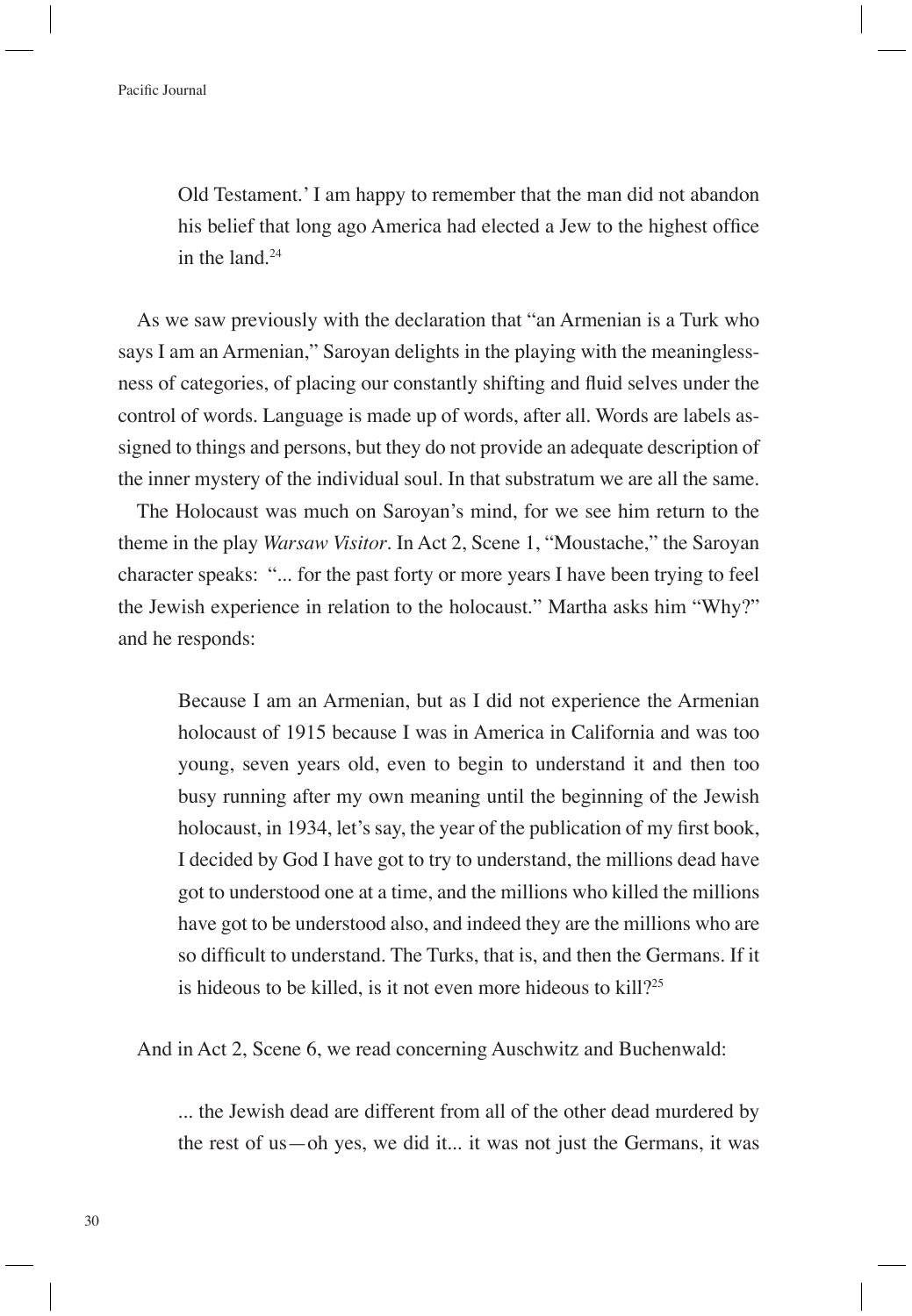not just Hitler and his big fat skinny sick brilliant stupid clever dirty partners who always always only followed orders, as they kept saying at the Nuremberg trials—it was us, old boy, us, us, and I mean us.<sup>26</sup>

War and genocide, as Levinas tells us, are the final destruction of the Other, the final triumph of Heraclitus' famous saying "War is the Father of All":

But violence does not consist so much in injuring and annihilating persons as in interrupting their continuity, making them play roles in which they no longer recognize themselves, making them betray not only commitments but their own substance, making them carry out actions that will destroy every possibility for action. Not only modern war but every war employs arms that turn against those who wield them. It establishes an order from which no one can keep his distance; nothing henceforth is exterior. War does not manifest exteriority and the other as other; it destroys the identity of the same. $27$ 

During the volatile summer of 2014, we have witnessed the killing of an unarmed Black teenager in the streets of Ferguson, Missouri and the subsequent militarized police crackdown on the population of the city. We have seen the savage murders of several American and British hostages taken by ISIS, the Islamic State of Iraq and Syria, we have seen the incursion of Russian troops into the Ukraine and the destruction of a passenger jet; attacks by Hamas through tunnels into Israel and death-dealing Israeli raids into Gaza. The Jewish philosopher Levinas and the Armenian poet Saroyan both speak on behalf of the Other, and we would do well to listen to their wise voices.

## **NOTES**

- **<sup>2</sup>**Charles J. Friedrich, *The Philosophy of Hegel*. (New York: Random House, 1954). 399-410.
- <sup>3</sup> Emmanuel Levinas, *Totality and Infinity: An Essay on Exteriority*. trans. Alphonso Lingis. (Pittsburgh: Duquesne University Press, 1969). 197-198.
- **<sup>4</sup>**William Saroyan, *The Human Comedy*. (New York: Harcourt, Brace and Co, 1943). 4.

**<sup>1</sup>**William Saroyan, *Births*. (Berkeley: Creative Arts Book Company, 1983). 22-23.